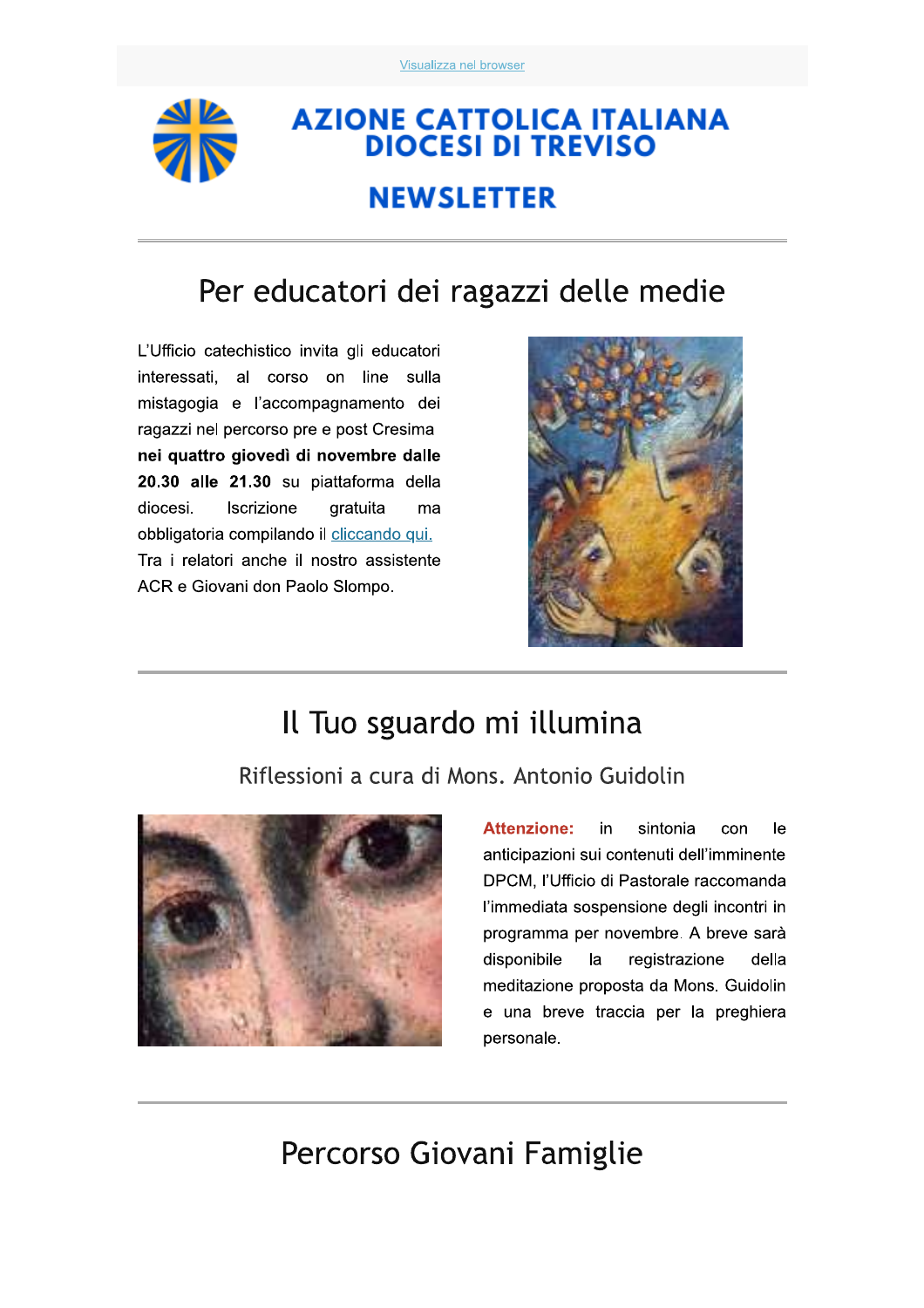

Riparte il 14 novembre prossimo in equilibrio tra la cura della relazione e la salvaguardia della salute.

Per maggiori informazioni sulle proposte inedite di questo inedito anno scrivere a giovanifamiglie@gmail.com o chiamare il 3409997165.

### Nell'attesa del Signore

Per bambini, ragazzi, giovani e adulti, semplici strumenti per pregare nei giorni di Avvento e del Natale.

Vai alla scheda Sussidi Avvento-Natale 2020



### Accompagnati da don Claudio Girardi



"Una vita offerta"  $\mathbf{I}$ desiderio incondizionato di donare tutto sé stesso a Dio, caratterizza tutta la vita interiore di don Claudio e, la parola di Dio, l'eucaristia, il silenzio e la continua compagnia dei santi, sono le fonti alla quale don Claudio ha alimentato l'intima unione con Gesù. Mi avevano avvisato, ma non credevo che la lettura dei suoi quaderni ...

#### Continua a leggere